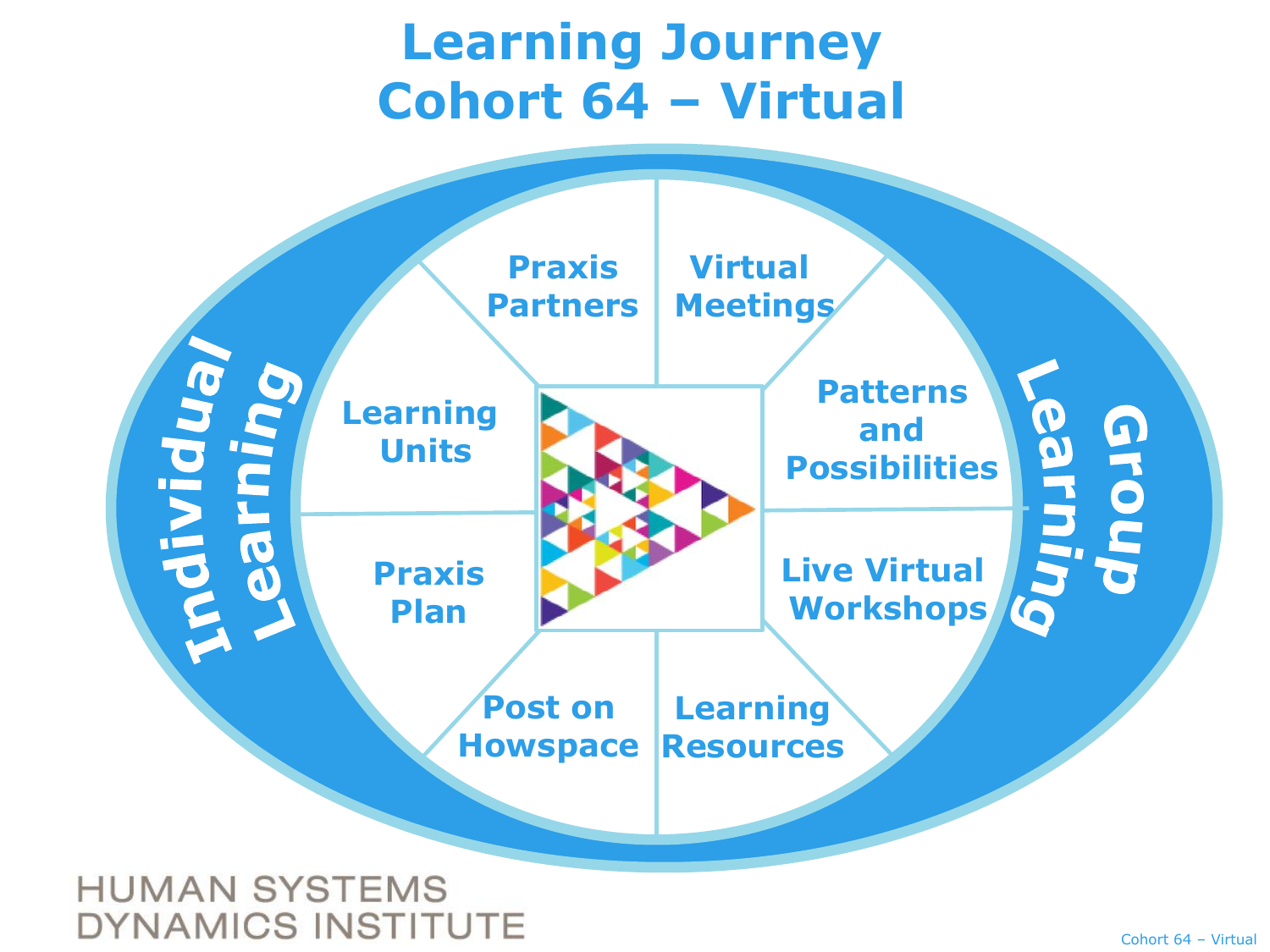|                                            | Date?*                         | Time?                                                                                                                                                                                                                                           | <b>What?</b><br><b>Where?</b>                                 | Why?                                                                     | <b>Who?</b>                                       |  |  |  |
|--------------------------------------------|--------------------------------|-------------------------------------------------------------------------------------------------------------------------------------------------------------------------------------------------------------------------------------------------|---------------------------------------------------------------|--------------------------------------------------------------------------|---------------------------------------------------|--|--|--|
| Journey<br>Learning<br>64<br><b>Cohort</b> | <b>30 AUG</b>                  | 12pm - 1:30pm CST<br>6pm - 7:30pm UTC                                                                                                                                                                                                           | <b>Orientation Meeting</b><br>(on Zoom.us)                    | To acquaint you to the course,<br>expectations, and questions            | Glenda, Royce,<br>PPs, Learners                   |  |  |  |
|                                            |                                | ♦ Complete the Information Questionnaire and Online Survey<br>31 AUG - 6 SEP $\rightarrow$ Go online to Howspace to complete your profile<br>* Begin to review activities and Learning Units: Preparations, HSD Foundations, and AA Experiments |                                                               |                                                                          |                                                   |  |  |  |
|                                            | 6, 8, 13, 15,<br><b>20 SEP</b> | 11am - 4pm CST<br>5pm - 10pm UTC                                                                                                                                                                                                                | <b>Patterns &amp;</b><br><b>Possibilities</b><br>(on Zoom.us) | To engage in deep learning about<br>HSD's applications & uses            | Glenda, Royce,<br>PPs, Learners                   |  |  |  |
|                                            | <b>20 SEP</b>                  | * HSD Learning Unit 1: Lead in Complexity is opened on Howspace<br>Explore Unit materials and activities, post insights on Howspace, and respond to others<br>♦ Work on your Adaptive Action experiments                                        |                                                               |                                                                          |                                                   |  |  |  |
|                                            | 6 OCT                          | 11am - 12pm CST<br>5pm - 6pm UTC                                                                                                                                                                                                                | <b>Live Virtual</b><br><b>Workshop</b><br>(on Zoom.us)        | Glenda presents an hour-long public<br>discussion about HSD applications | Glenda, Royce,<br>PPs, Learners,<br><b>Public</b> |  |  |  |
|                                            | <b>13 OCT</b>                  | 11am - 12pm CST<br>5pm - 6pm UTC                                                                                                                                                                                                                | <b>LVW Discussion</b><br>(on Zoom.us)                         | Talk about questions and insights                                        | Glenda, Royce,<br>PPs, Learners                   |  |  |  |
|                                            | <b>14 OCT</b>                  | * HSD Learning Unit 2: Build Adaptive Capacity is opened on Howspace<br>Explore Unit materials and activities, post insights on Howspace, and respond to others<br>♦ Work on your Adaptive Action experiments                                   |                                                               |                                                                          |                                                   |  |  |  |
|                                            | <b>21 OCT</b>                  | $11am - 12pm CST$<br>5pm - 6pm UTC                                                                                                                                                                                                              | <b>Cohort Discussion</b><br>(on Zoom.us)                      | Talk about questions and insights                                        | Glenda, Royce,<br>PPs, Learners                   |  |  |  |
|                                            | 3 NOV                          | 11am - 12pm CST<br>5pm - 6pm UTC                                                                                                                                                                                                                | <b>Live Virtual</b><br><b>Workshop</b><br>(on Zoom.us)        | Glenda presents an hour-long public<br>discussion about HSD applications | Glenda, Royce,<br>PPs, Learners,<br><b>Public</b> |  |  |  |

þ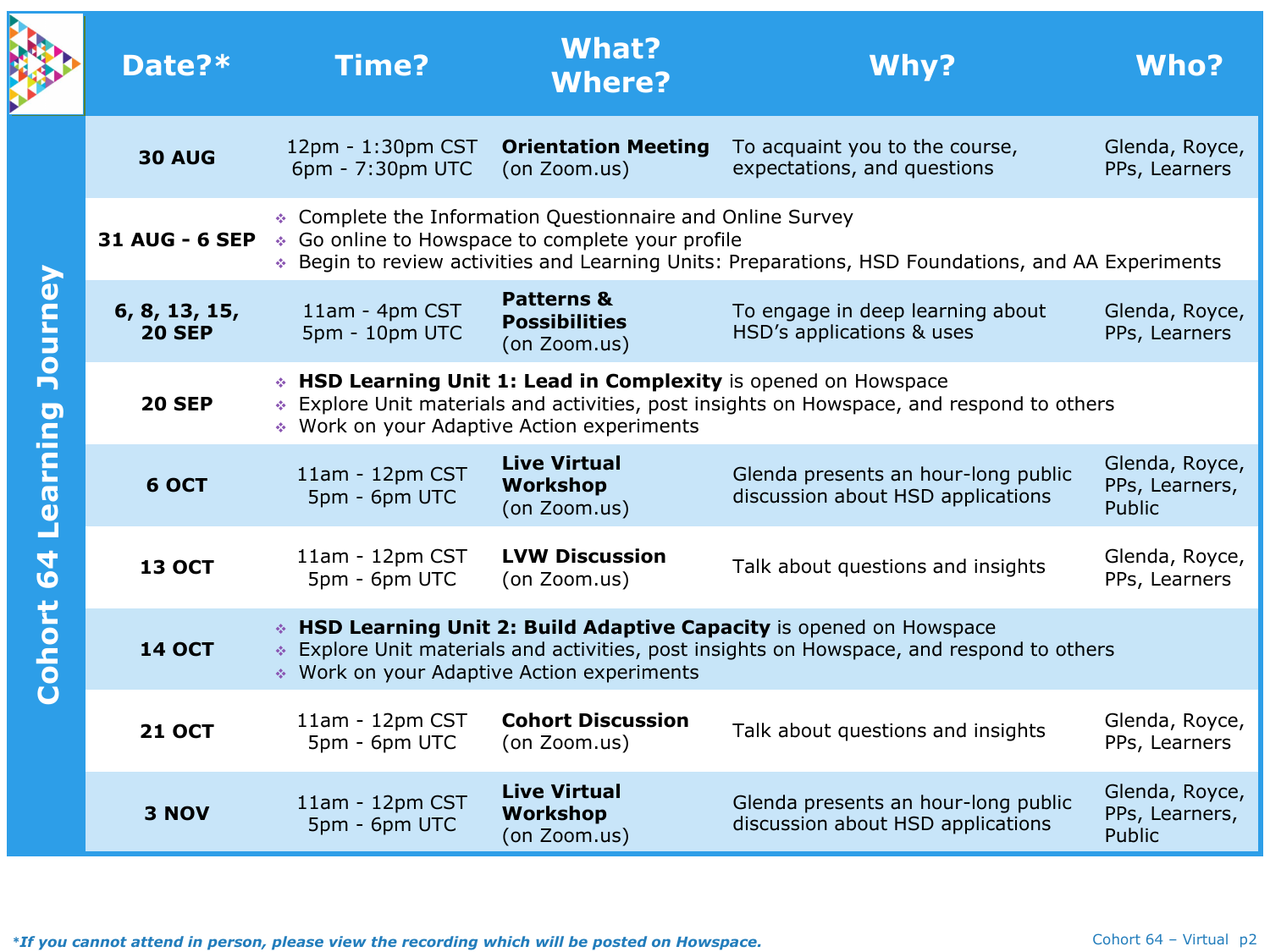|          | Date?*        | <b>Time?</b>                                                                                                                                                                                                            | <b>What?</b><br><b>Where?</b>                              | Why?                                                                     | <b>Who?</b>                                |  |  |  |  |
|----------|---------------|-------------------------------------------------------------------------------------------------------------------------------------------------------------------------------------------------------------------------|------------------------------------------------------------|--------------------------------------------------------------------------|--------------------------------------------|--|--|--|--|
|          | 4 NOV         | ↓ HSD Learning Unit 3: Plan in Complexity is opened on Howspace<br>↓ Explore Unit materials and activities, post insights on Howspace, and respond to others<br>♦ Work on your Adaptive Action experiments              |                                                            |                                                                          |                                            |  |  |  |  |
|          | <b>10 NOV</b> | 11am - 12pm CST<br>5pm - 6pm UTC                                                                                                                                                                                        | <b>LVW</b><br><b>Discussion</b><br>(on Zoom.us)            | Talk about questions and insights                                        | Glenda, Royce,<br>PPs, Learners            |  |  |  |  |
| Journey  | <b>18 NOV</b> | ↓ HSD Learning Unit 4: Manage Complex Change is opened on Howspace<br>♦ Explore Unit materials and activities, post insights on Howspace, and respond to others<br>♦ Work on your Adaptive Action experiments           |                                                            |                                                                          |                                            |  |  |  |  |
|          | <b>18 NOV</b> | 11am - 12pm CDT<br>4pm - 5pm UTC                                                                                                                                                                                        | <b>COHORT</b><br><b>DISCUSSION</b><br>(on Zoom.us)         | Glenda presents an hour-long public<br>discussion about HSD applications | Glenda, Royce,<br>PPs, Learners,<br>Public |  |  |  |  |
| Learning | 1 DEC         | 11am - 12pm CST<br>5pm - 6pm UTC                                                                                                                                                                                        | <b>Live Virtual</b><br><b>Workshop</b><br>(on Zoom.us)     | Glenda presents an hour-long public<br>discussion about HSD applications | Glenda, Royce,<br>PPs, Learners,<br>Public |  |  |  |  |
| 64       | 2 DEC         | * HSD Learning Unit 5: Collaborate to Create Community is opened on Howspace<br>♦ Explore Unit materials and activities, post insights on Howspace, and respond to others<br>♦ Work on your Adaptive Action experiments |                                                            |                                                                          |                                            |  |  |  |  |
| Cohort   | 7 DEC         | 11am - 12pm CDT<br>4pm - 5pm UTC                                                                                                                                                                                        | <b>Cohort LVW</b><br><b>Discussion</b><br>(on Zoom.us)     | Talk about questions and insights                                        | Glenda, Royce,<br>PPs, Learners            |  |  |  |  |
|          | <b>15 DEC</b> | 11am - 12:30pm CDT<br>4pm - 5:30pm UTC                                                                                                                                                                                  | <b>Cohort Meeting</b><br><b>Graduation</b><br>(on Zoom.us) | <b>Finalize the Cohort</b>                                               | Glenda, Royce,<br>PPs, Learners            |  |  |  |  |